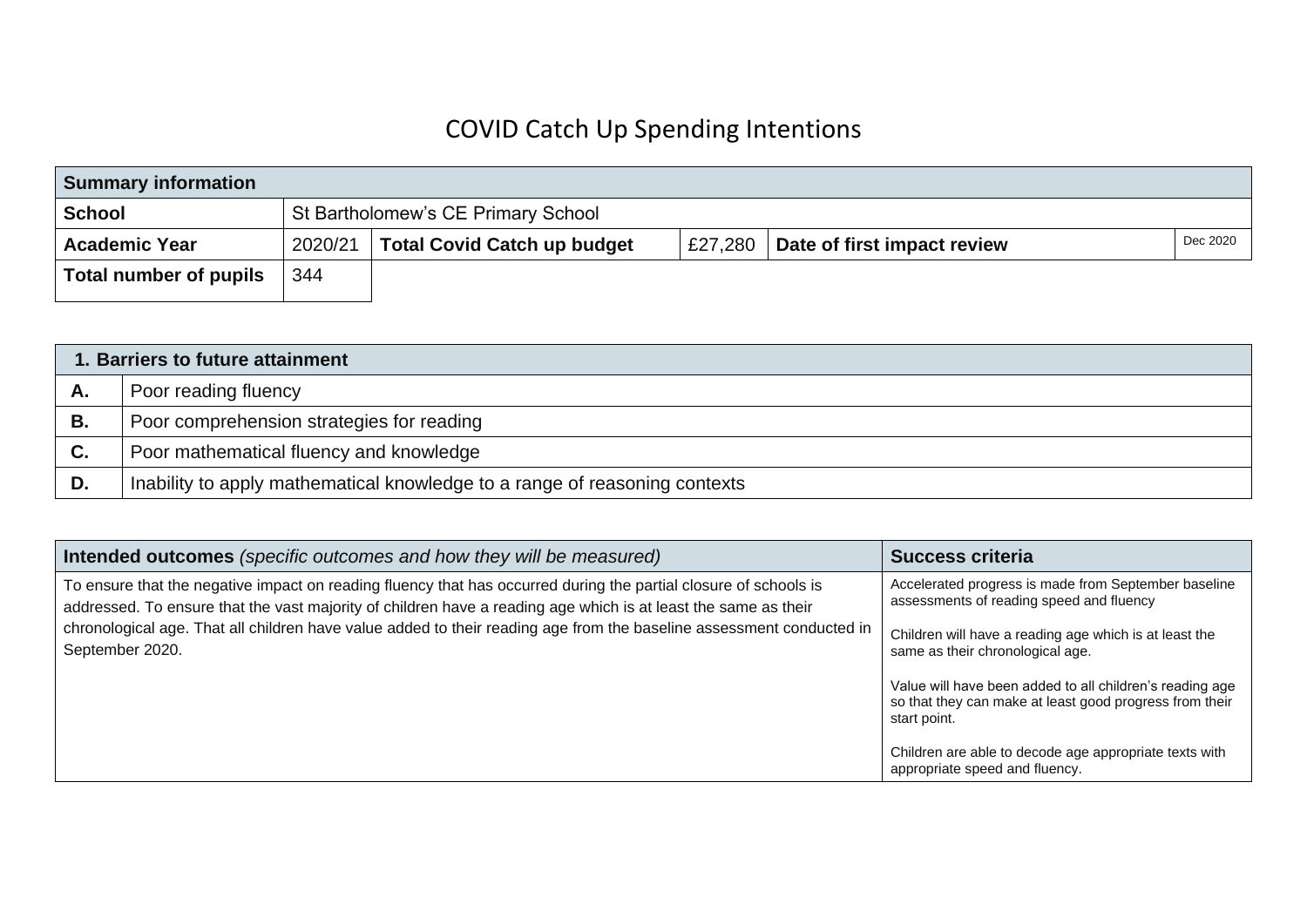| To address gaps in children's reading comprehension skills which were acquired during the partial closure of schools.<br>This will help children to access the curriculum and make progress in all areas of their learning. | Accelerated progress is made from September baseline<br>assessments in reading.                                                                                            |
|-----------------------------------------------------------------------------------------------------------------------------------------------------------------------------------------------------------------------------|----------------------------------------------------------------------------------------------------------------------------------------------------------------------------|
|                                                                                                                                                                                                                             | That formative assessment demonstrates that children<br>are able to comprehend age appropriate texts.                                                                      |
|                                                                                                                                                                                                                             | That children's outcomes in summative assessments<br>demonstrate at least age appropriate comprehension<br>skills.                                                         |
|                                                                                                                                                                                                                             | That all children, identified through formative and<br>summative assessment processes, make at least good<br>progress from their July 2019 end point assessment.           |
| To ensure that children have the necessary knowledge and skills in mathematics to progress to the next stage of<br>mathematical education which is age appropriate.                                                         | Accelerated progress is made from September baseline<br>assessments in mathematics.                                                                                        |
|                                                                                                                                                                                                                             | That formative assessment demonstrates that children<br>have acquired the appropriate skills and knowledge<br>needed to access age appropriate learning in<br>mathematics. |
|                                                                                                                                                                                                                             | That summative assessments demonstrate children<br>have made at least good progress from their July 2019<br>end point assessment.                                          |
| To identify the children who have fallen furthest behind in English reading (decoding and comprehension) and provide<br>targeted 1:1 and small group interventions to help them to catch up quickly.                        | Identified children make rapid progress in reading,<br>closing the gaps that have occurred during the partial<br>closure of schools.                                       |
|                                                                                                                                                                                                                             | That identified children have a reading age which is at<br>least the same as their chronological age.                                                                      |
|                                                                                                                                                                                                                             | That gaps in reading fluency and comprehension<br>between identified children and their peers are rapidly<br>closed.                                                       |
|                                                                                                                                                                                                                             |                                                                                                                                                                            |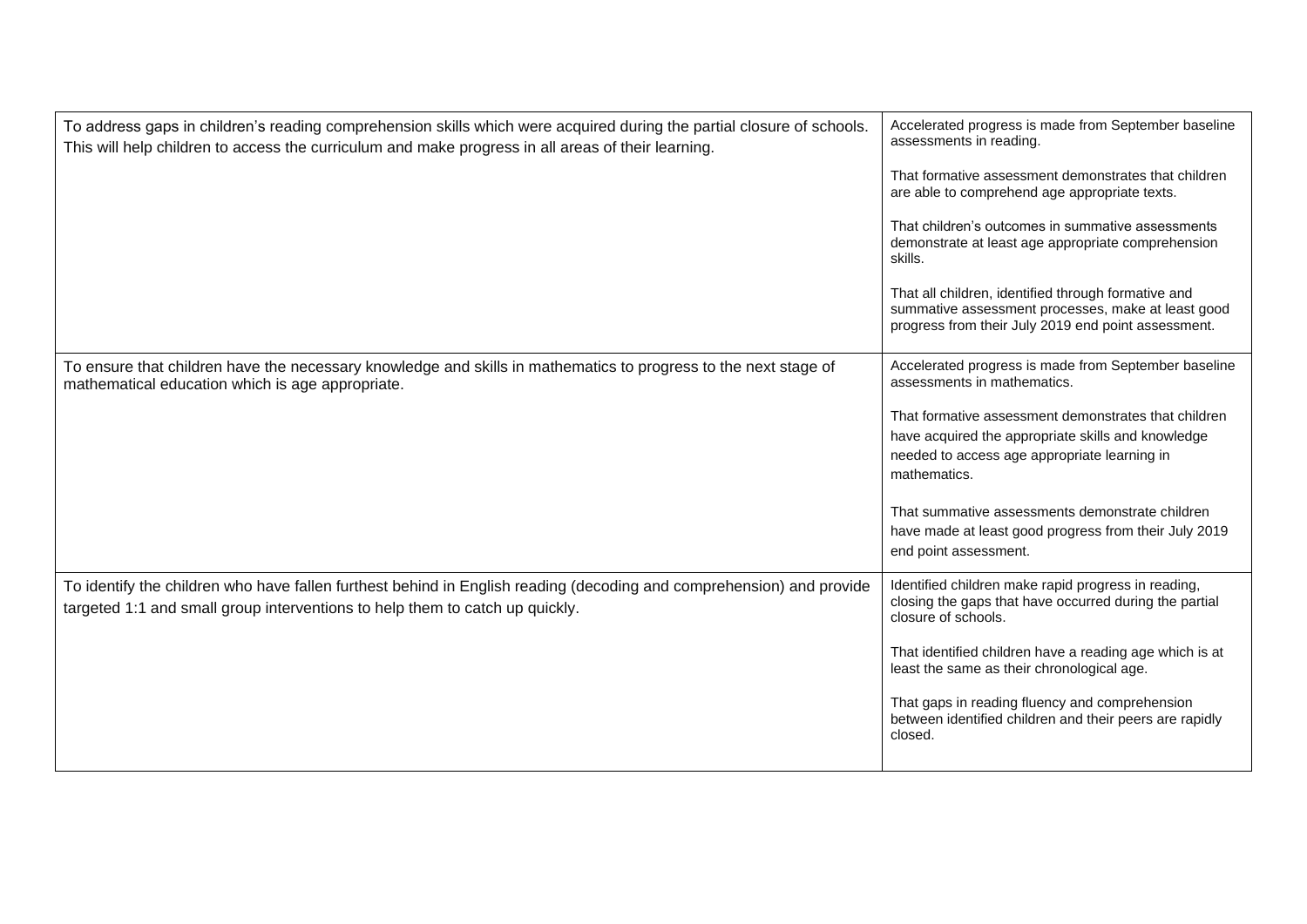| To identify the children who have fallen furthest behind in English writing and provide targeted 1:1 and small group<br>interventions to help them to catch up quickly.                               | Identified children make rapid progress in writing, closing<br>the gaps that have occurred during the partial closure of<br>schools.         |
|-------------------------------------------------------------------------------------------------------------------------------------------------------------------------------------------------------|----------------------------------------------------------------------------------------------------------------------------------------------|
|                                                                                                                                                                                                       | That identified children are working at ARE in writing (or<br>have made at least good progress from their July 2019<br>end point assessment) |
|                                                                                                                                                                                                       | That gaps in writing ability between identified children<br>and their peers are rapidly closed.                                              |
| To identify the children who have fallen furthest behind in mathematical knowledge, fluency and reasoning and<br>provide targeted 1:1 and small group interventions to help them to catch up quickly. | Identified children make rapid progress in mathematics,<br>closing the gaps that have occurred during the partial<br>closure of schools.     |
|                                                                                                                                                                                                       | That identified children are working at ARE in maths (or<br>have made at least good progress from their July 2019<br>end point assessment)   |
|                                                                                                                                                                                                       | That gaps in writing ability between identified children<br>and their peers are rapidly closed.                                              |
|                                                                                                                                                                                                       |                                                                                                                                              |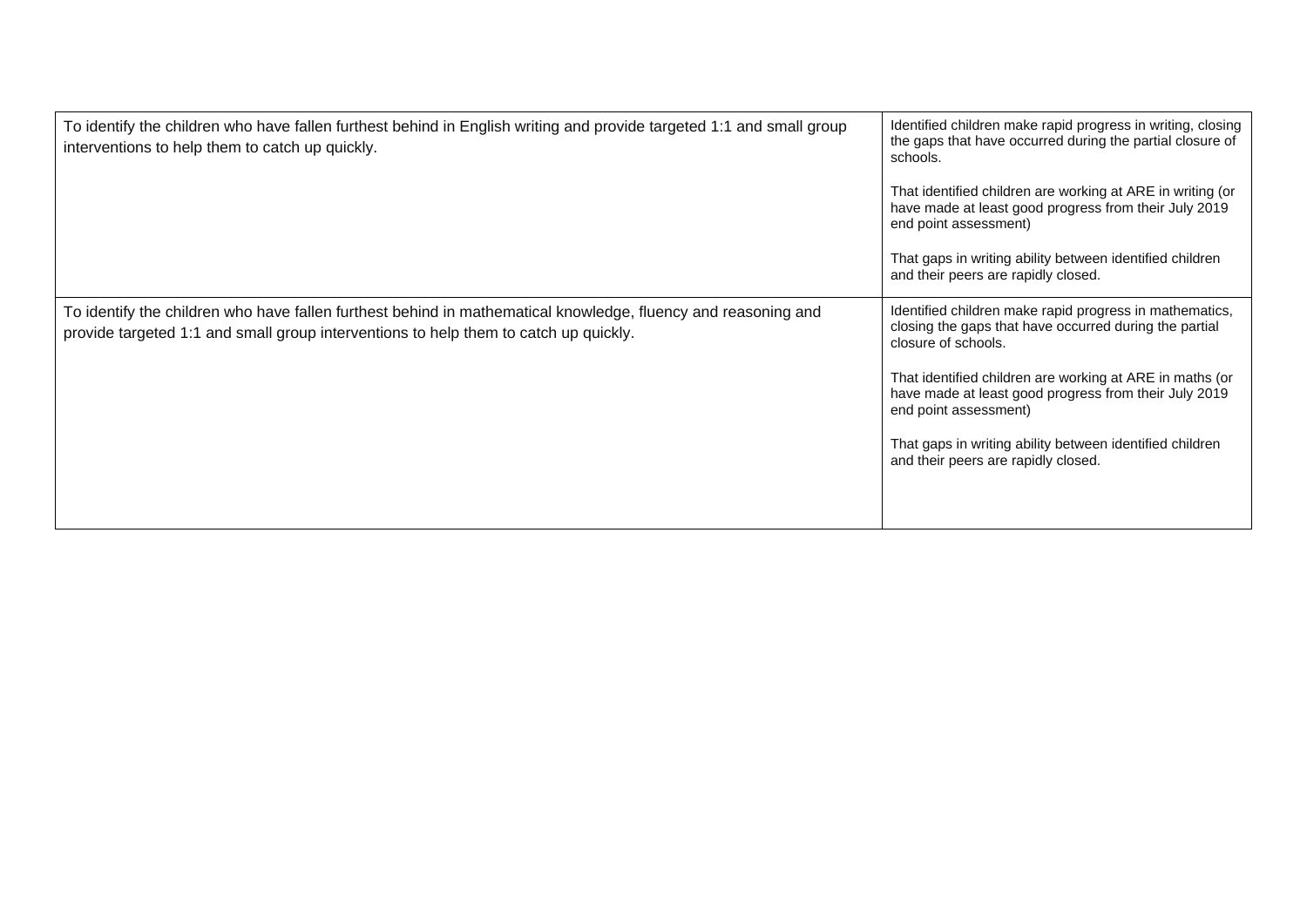| <b>Planned expenditure</b>                                                                                                                                                                  |                                                                                                                                                                       |                        |                |                                   |                             |  |
|---------------------------------------------------------------------------------------------------------------------------------------------------------------------------------------------|-----------------------------------------------------------------------------------------------------------------------------------------------------------------------|------------------------|----------------|-----------------------------------|-----------------------------|--|
| Academic year                                                                                                                                                                               | 2020/21                                                                                                                                                               |                        |                |                                   |                             |  |
| <b>Action</b>                                                                                                                                                                               | Intended outcome                                                                                                                                                      | <b>Timescale</b>       | <b>Costing</b> | <b>Staff lead</b>                 | Date of reviews             |  |
| All children in all classes<br>to have dedicated 20<br>minute reading fluency<br>lesson for 20 minutes per<br>day, in addition to their<br>timetabled English lesson.                       | Children's reading speed and<br>fluency will improve so that all<br>children are able to decode<br>age appropriate texts at an<br>appropriate speed for their<br>age. | Autumn and Spring Term | N/A            | Amie Newell/Steph<br><b>Banks</b> | December 2020<br>April 2021 |  |
| All children in all classes<br>to have dedicated 20<br>minute maths knowledge,<br>skills and fluency session<br>for 20 minutes per day, in<br>addition to their<br>timetabled maths lesson. | Children's mathematical<br>knowledge and fluency skills<br>will be practised and refined,<br>ensuring that gaps in learning<br>are addressed.                         | Autumn and Spring Term | N/A            | Louise de Graaff                  | December 2020<br>April 2021 |  |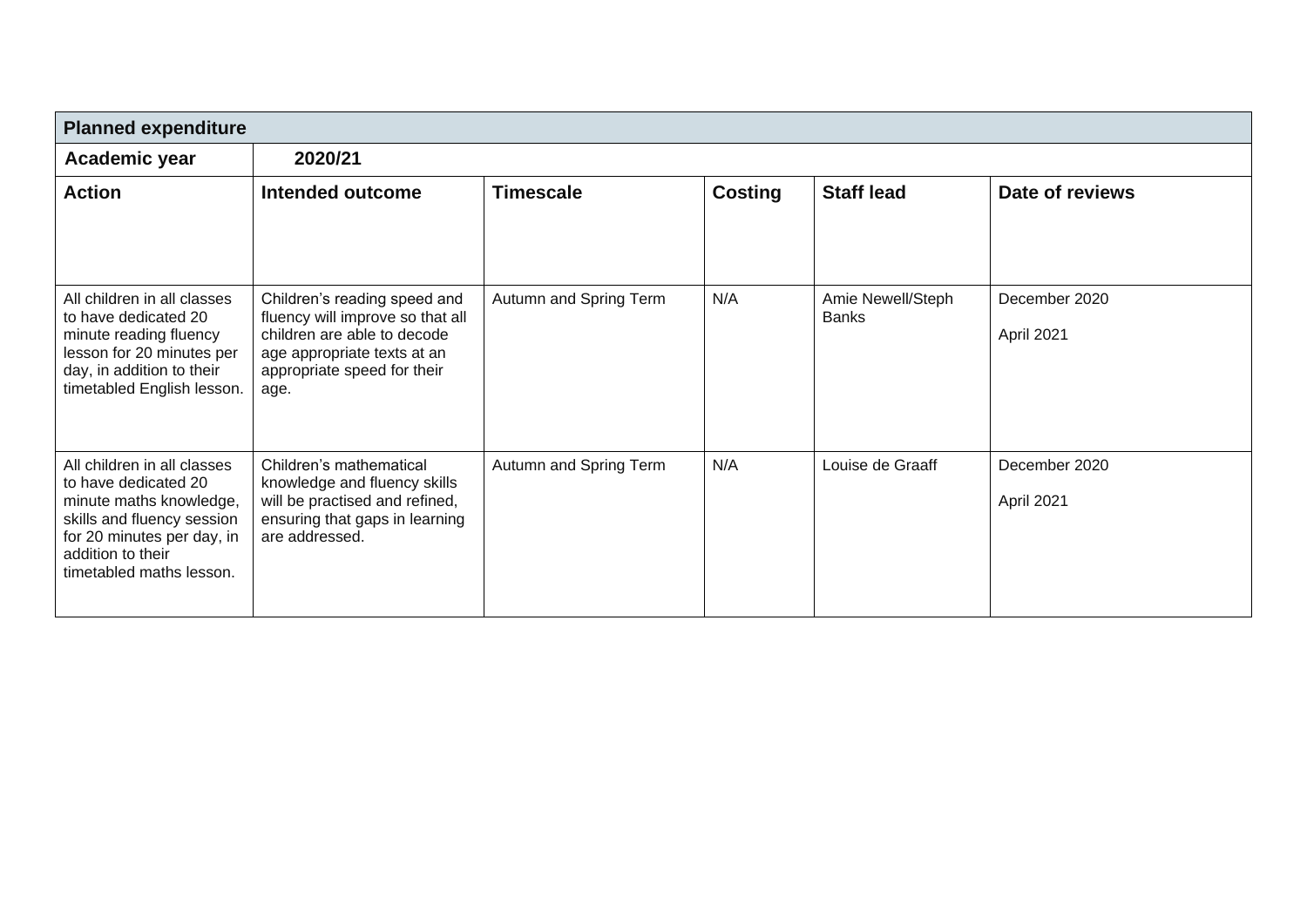| An identified group of 6<br>children in Year 2 to have<br>small group targeted<br>English intervention for<br>1.25 hours, 2x per week | That gaps identified in reading<br>fluency, comprehension and<br>writing will be rapidly closed.<br>That the identified children are<br>working at least at ARE in<br>English by June 2021 | Autumn and Spring Term | 1 x qualified<br>teacher, M6<br>0.1 FTE<br>£4778 | Emily Brown/Nikki<br><b>Beasley</b> | December 2020<br>April 2021<br>(ongoing teacher assessment<br>against targets) |
|---------------------------------------------------------------------------------------------------------------------------------------|--------------------------------------------------------------------------------------------------------------------------------------------------------------------------------------------|------------------------|--------------------------------------------------|-------------------------------------|--------------------------------------------------------------------------------|
| A group of 6 identified<br>children in Year 2 to have<br>targeted, small group<br>maths intervention 1.25<br>hour 2 x per week        | That gaps identified in<br>mathematics will be rapidly<br>closed.<br>That the identified children are<br>working at least at ARE in<br>maths by June 2021                                  | Autumn and Spring Term | 1 x qualified<br>teacher, M6<br>0.1 FTE<br>£4778 | Emily Brown/Nikki<br>Beasley        | December 2020<br>April 2021<br>(ongoing teacher assessment<br>against targets) |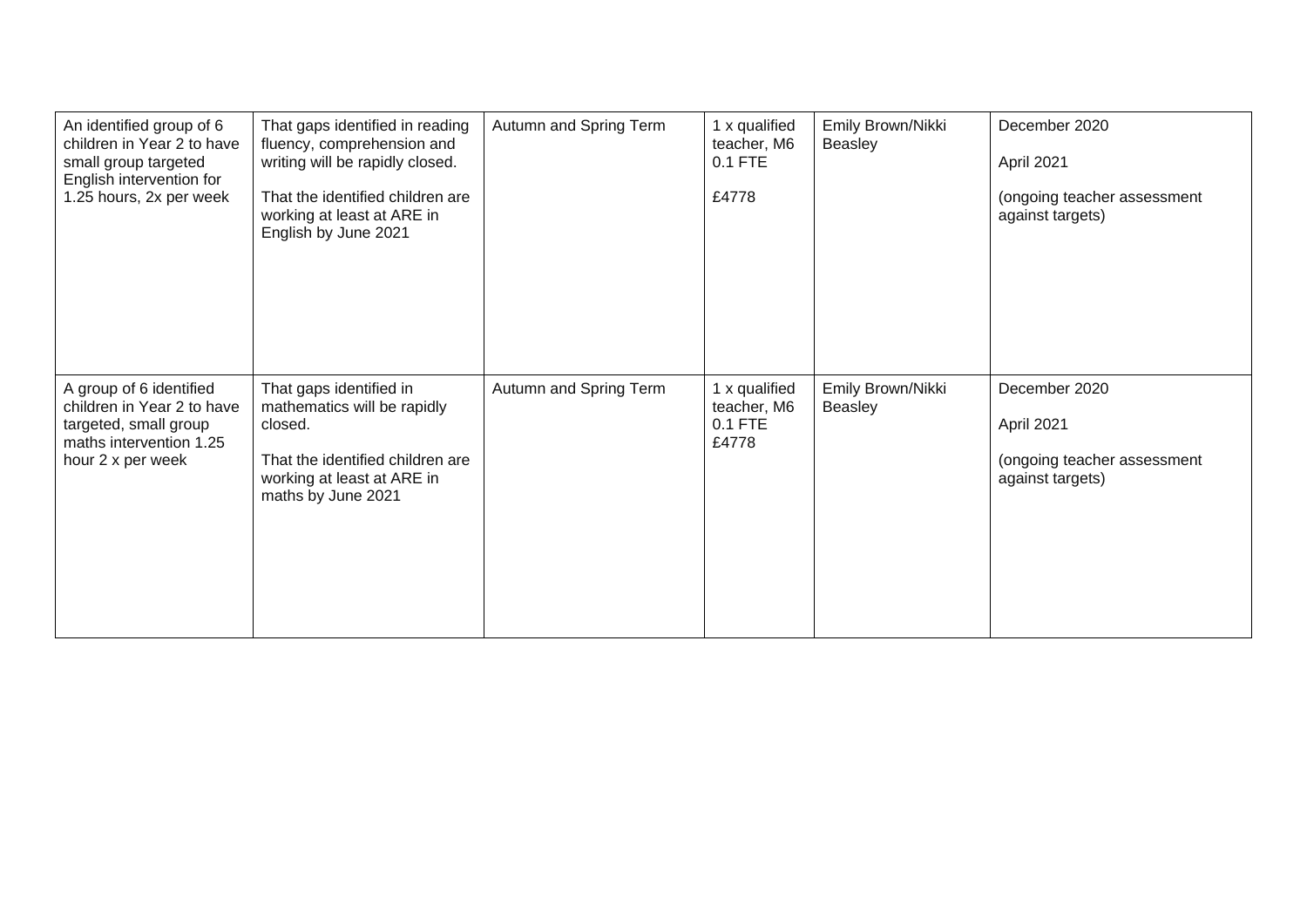| Provide 1.1 English support<br>by qualified teacher over the<br>course of 1 afternoon for<br>identified children in Years 1<br>and 2 who have fallen<br>significantly behind during<br>the partial closure of<br>schools.<br>1:1 teaching will help to<br>ensure that specific,<br>individualised targets and<br>gaps can be effectively<br>addressed. | Improved learning outcomes in<br>reading and writing for identified<br>children.<br>Rapidly accelerated progress for<br>identified children from September<br>2020 baseline.<br>Identified children to make at least<br>good progress from their July<br>2019 end point assessments | Spring and Summer term | 1 x qualified<br>teacher M4,<br>TLR <sub>2a</sub><br>0.1 FTE<br>£3 094 | <b>Tom Moxon</b> | December 2020<br>April 2021<br><b>June 2021</b> |
|--------------------------------------------------------------------------------------------------------------------------------------------------------------------------------------------------------------------------------------------------------------------------------------------------------------------------------------------------------|-------------------------------------------------------------------------------------------------------------------------------------------------------------------------------------------------------------------------------------------------------------------------------------|------------------------|------------------------------------------------------------------------|------------------|-------------------------------------------------|
| Provide 1.1 Maths support<br>by qualified teacher over the<br>course of 1 afternoon for<br>identified children in Years 1<br>and 2 who have fallen<br>significantly behind during<br>the partial closure of<br>schools.<br>1:1 teaching will help to<br>ensure that specific,<br>individualised targets and<br>gaps can be effectively<br>addressed.   | Improved learning outcomes in<br>mathematics for identified<br>children.<br>Rapidly accelerated progress for<br>identified children from September<br>2020 baseline.<br>Identified children to make at least<br>good progress from their July<br>2019 end point assessments         | Spring and Summer term | 1 x qualified<br>teacher M4,<br>TLR <sub>2a</sub><br>0.1 FTE<br>£3,094 | <b>Tom Moxon</b> | December 2020<br>April 2021<br><b>June 2021</b> |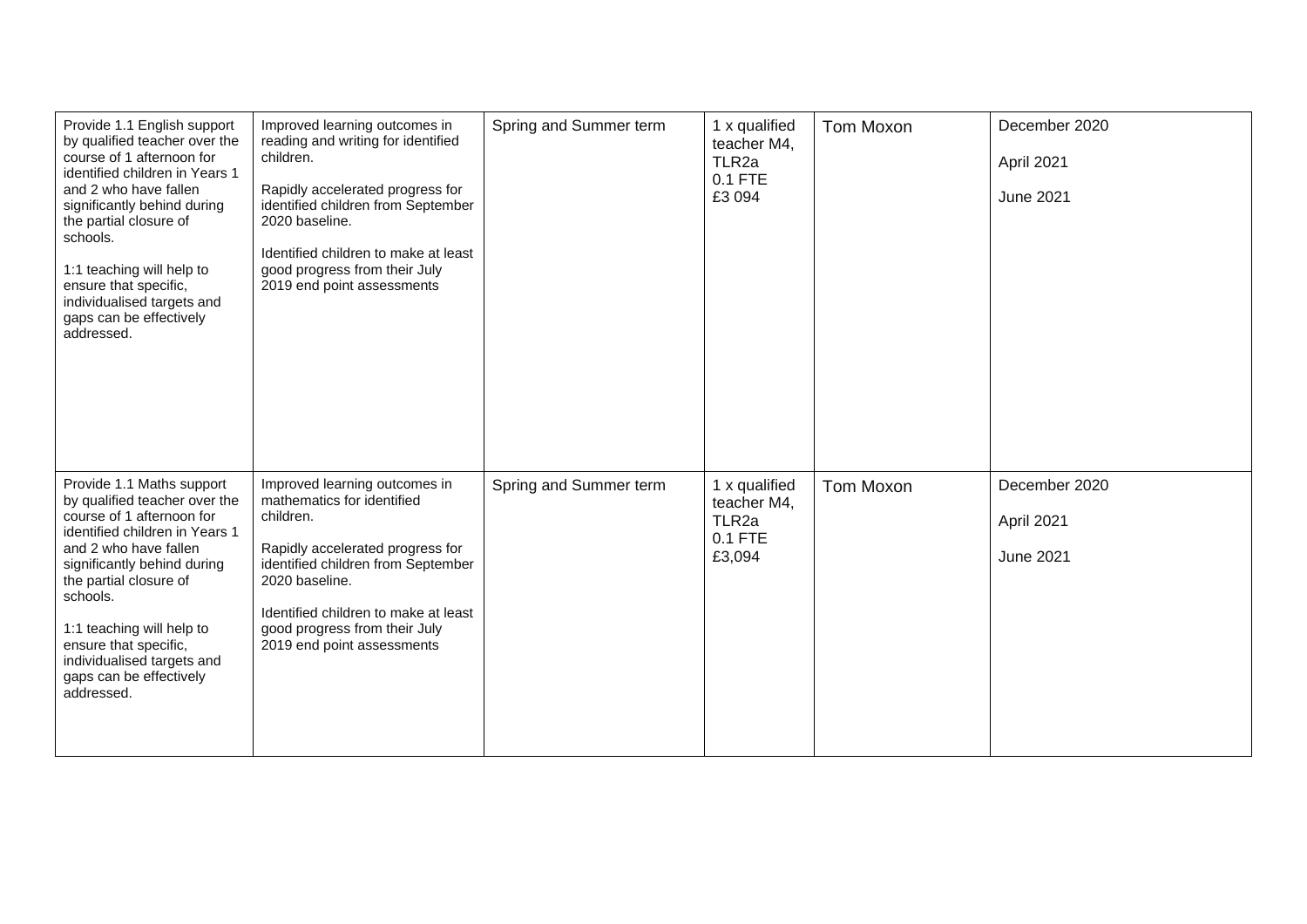| Provide 1.1 English support<br>by qualified teacher over the<br>course of 1 afternoon for<br>identified children in Years 3<br>and 4 who have fallen<br>significantly behind during<br>the partial closure of<br>schools.<br>1:1 teaching will help to<br>ensure that specific,<br>individualised targets and<br>gaps can be effectively<br>addressed.     | Improved learning outcomes in<br>reading and writing for identified<br>children.<br>Rapidly accelerated progress for<br>identified children from September<br>2020 baseline.<br>Identified children to make at least<br>good progress from their July<br>2019 end point assessments | Academic year 2020/21 | 1 x qualified<br>teacher AHT<br>L5 0.1 FTE<br>£6280 | Stephanie Banks  | December 2020<br>April 2021<br><b>June 2021</b> |
|------------------------------------------------------------------------------------------------------------------------------------------------------------------------------------------------------------------------------------------------------------------------------------------------------------------------------------------------------------|-------------------------------------------------------------------------------------------------------------------------------------------------------------------------------------------------------------------------------------------------------------------------------------|-----------------------|-----------------------------------------------------|------------------|-------------------------------------------------|
| Provide 1.1 Mathematics<br>support by qualified teacher<br>over the course of 1<br>afternoon for identified<br>children in Years 3 and 4<br>who have fallen significantly<br>behind during the partial<br>closure of schools.<br>1:1 teaching will help to<br>ensure that specific,<br>individualised targets and<br>gaps can be effectively<br>addressed. | Improved learning outcomes in<br>mathematics for identified<br>children.<br>Rapidly accelerated progress for<br>identified children from September<br>2020 baseline.<br>Identified children to make at least<br>good progress from their July<br>2019 end point assessments         | Academic year 2020/21 | 1 x qualified<br>teacher AHT<br>L5 0.1 FTE<br>£6280 | Louise de Graaff | December 2020<br>April 2021<br><b>June 2021</b> |